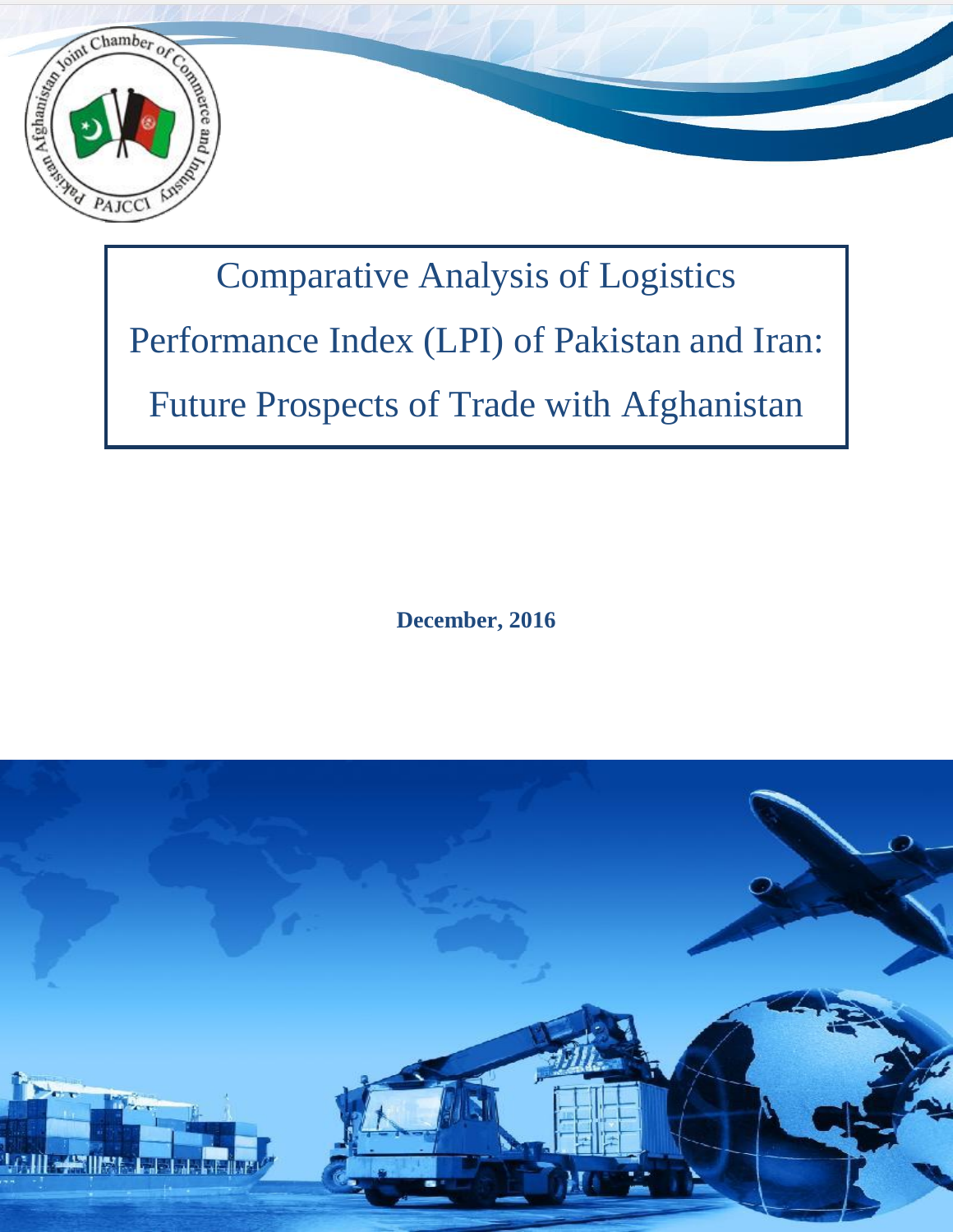# **Table of Contents**

| 3.             |  |
|----------------|--|
| 4.             |  |
| 4.1            |  |
| 4.2            |  |
| 4.3            |  |
| 4.4            |  |
| 4.5            |  |
| 4.6            |  |
| 5 <sub>1</sub> |  |
|                |  |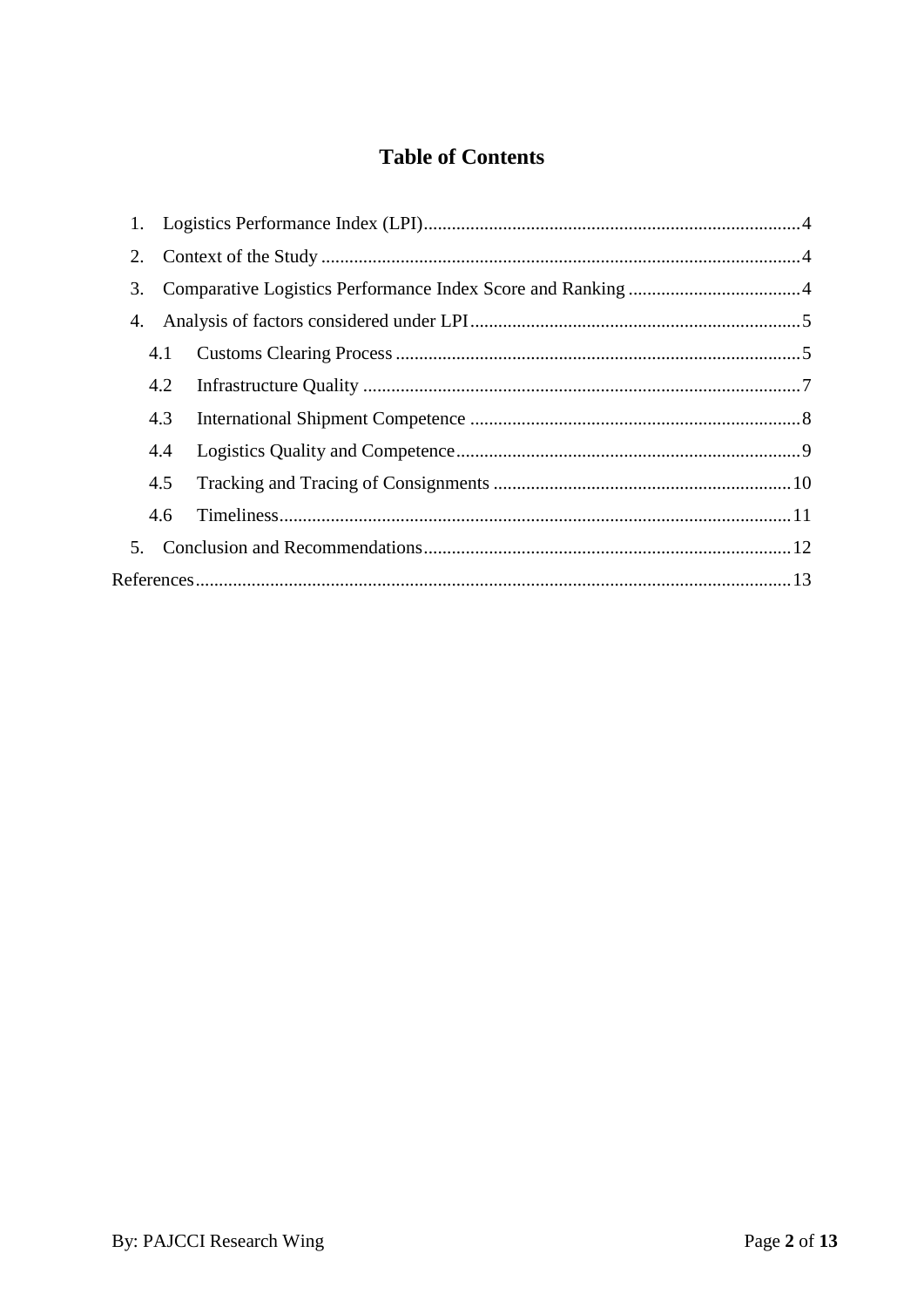# **Table of Tables**

| Table 1 | LPI Ranking of Iran and Pakistan                              |    |
|---------|---------------------------------------------------------------|----|
| Table 2 | Custom Clearing Process Ranking of Iran and Pakistan          | 6  |
| Table 3 | Infrastructure Quality Ranking of Iran and Pakistan           |    |
| Table 4 | International Shipment Ranking of Iran and Pakistan           | 8  |
| Table 5 | Logistics Quality and Competence Ranking of Iran and Pakistan | 9  |
| Table 6 | Tracking and Tracing Ranking of Iran and Pakistan             | 10 |
| Table 7 | Timeliness Ranking of Iran and Pakistan                       | 11 |

# **Table of Figures**

| Figure 1 | LPI Score of Pakistan and Iran                              |    |
|----------|-------------------------------------------------------------|----|
| Figure 2 | Custom Clearing Process Score of Pakistan and Iran          | 6  |
| Figure 3 | Infrastructure Quality Score of Pakistan and Iran           | 8  |
| Figure 4 | International Shipment Score of Pakistan and Iran           | 9  |
| Figure 5 | Logistics Quality and Competence Score of Pakistan and Iran | 10 |
| Figure 6 | Tracking and Tracing Score of Pakistan and Iran             | 11 |
| Figure 7 | Timeliness Score of Pakistan and Iran                       | 12 |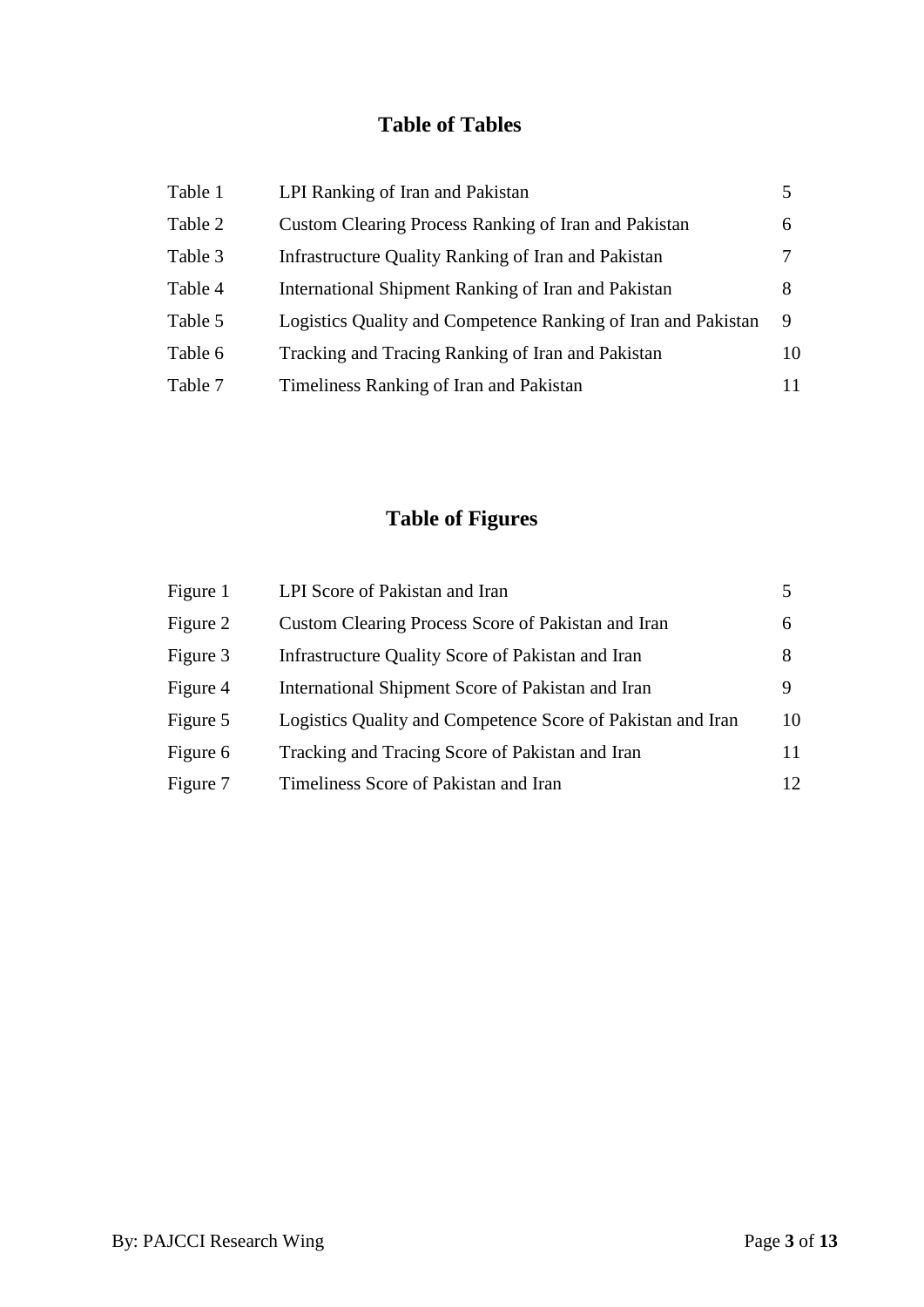#### <span id="page-3-0"></span>**1. Logistics Performance Index (LPI)**

Logistic performance index (LPI) is an interactive, internationally developed tool to explore the performance of trade logistic services among trading countries, its level of competitiveness and area of improvement. This index is published on a biannual basis by the World Bank. LPI uses survey technique to compare the trade aspects among 160 countries globally. It covers the responses of global freight forwarders and express carrier on custom clearance process, quality of infrastructure in terms of trade and transport, quality of the shipment process, quality of the logistics service, the tracking and tracing control of consignments and timelines followed.

LPI is measured on a scale of 1 to 5 where 5 shows optimum score, illustrating an improved range of performance in trade related logistic services. The logistic performance scores of trading countries are used to rank them globally (International LPI Global Ranking, 2016).

### <span id="page-3-1"></span>**2. Context of the Study**

The transit trade between Afghanistan and Pakistan is supported through Afghanistan-Pakistan Transit Trade Agreement (APTTA) which, however, is confronted with different economic and political issues (Husain & Elahi, The Future of Afghanistan-Pakistan Trade Relations, 2015). Lately, the role of Iran has enhanced significantly where it has surpassed Pakistan and became the leading importer to Afghanistan in 2015-16, while Pakistan is still leading export destination for Afghanistan (Statistical Year Book, 2015-16). Shipping delays, surcharges and corruption are highlighted as leading elements of frustration for business entities in Afghanistan while trading with Pakistan (Zabiullah Jhanmal, 2016). Keeping the above in view, a comparative analysis was undertaken to observe the performance of both Pakistan and Iran on trade logistic services to understand the perceptual gap and highlight the actual scenario.

#### <span id="page-3-2"></span>**3. Comparative Logistics Performance Index Score and Ranking**

Pakistan and Iran both have improved their LPI ranking by 3 and 16 indexes, respectively, within a period of last 4 years. Although the improvement in ranking of Iran is more significant as compared to Pakistan but still Pakistan led the overall LPI ranking in contrast. However, it is clearly evident that the gap has reduced from 41 indexes in 2012 to 28 indexes in 2016, as illustrated in Table 1.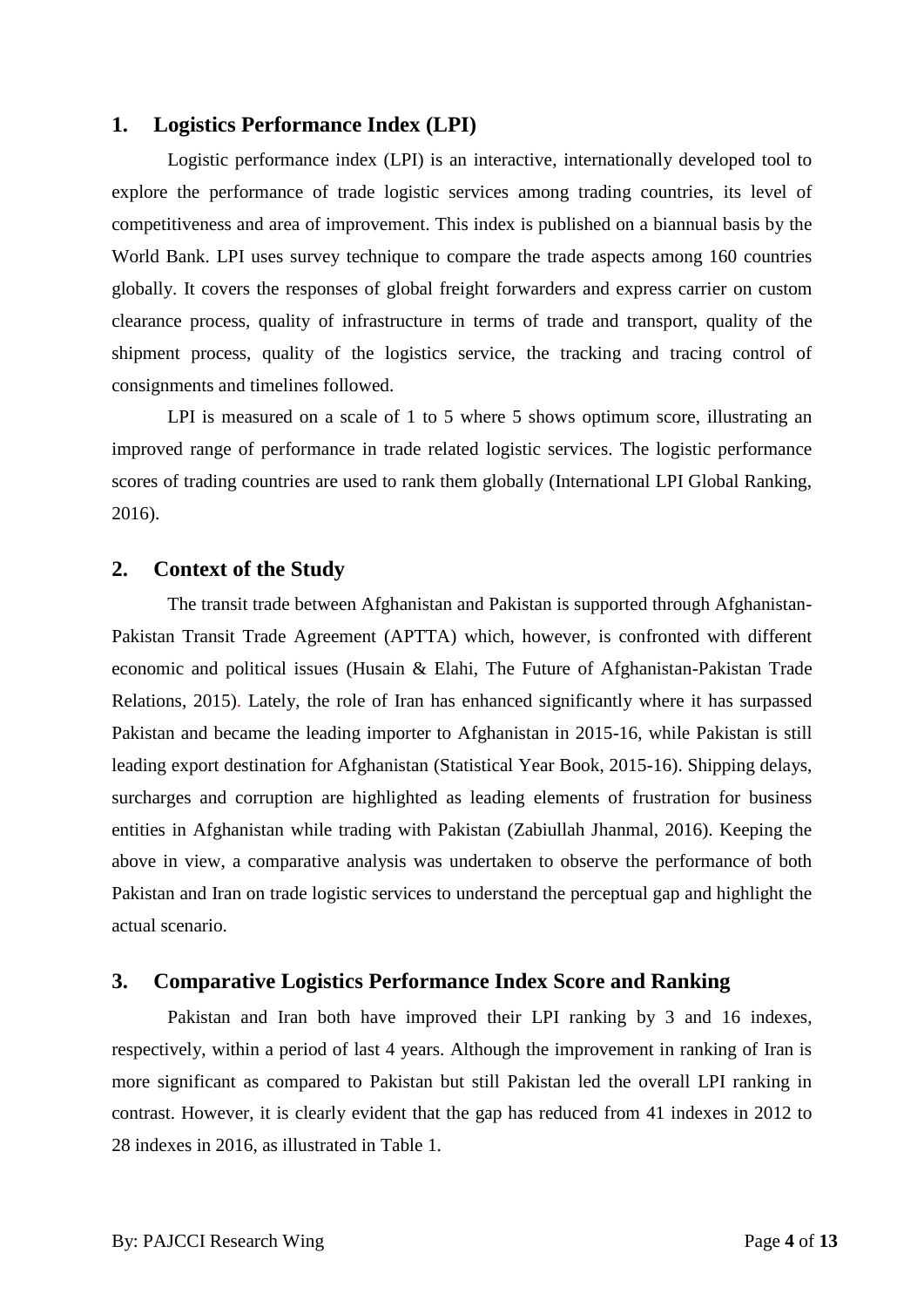|                          | 2012 | 2014 | 2016 |
|--------------------------|------|------|------|
| Iran                     | 112  | 114  | 96   |
| Pakistan                 | 71   | 72   | 68   |
| 1114<br>ININ I' et INI'L |      |      |      |

**Table 1 LPI Ranking of Iran and Pakistan**

The LPI score of Iran and Pakistan have shown an improvement of 4.4 percent and 3.18 percent respectively since 2012. Although the LPI score of Pakistan declined from 2012 to 2014 by 0.33 points, but significantly improved from 2014 to 2016 by 0.42 points, as illustrated in Figure 1.

China is actively involved in infrastructure development process of Pakistan in the form of China-Pakistan Economic Corridor (CPEC) project, therefore it is predicted that it will have a further significant impact on the LPI score and ranking of Pakistan (Ramay, 2016).



**Figure 1 LPI Score of Pakistan and Iran**

#### <span id="page-4-0"></span>**4. Analysis of factors considered under LPI**

The comparison of critical factors under LPI is done for both Iran and Pakistan for the period of 2012 to 2016, to determine the progress in different aspects of logistic services of both the countries which have its ultimate impact on the trade with Afghanistan.

#### <span id="page-4-1"></span>**4.1 Customs Clearing Process:**

Customs clearing process evaluates the quality and competence of service of customs agencies, transparency of customs clearance, provision of adequate and timely information on regulatory changes, clearance and physical inspection time.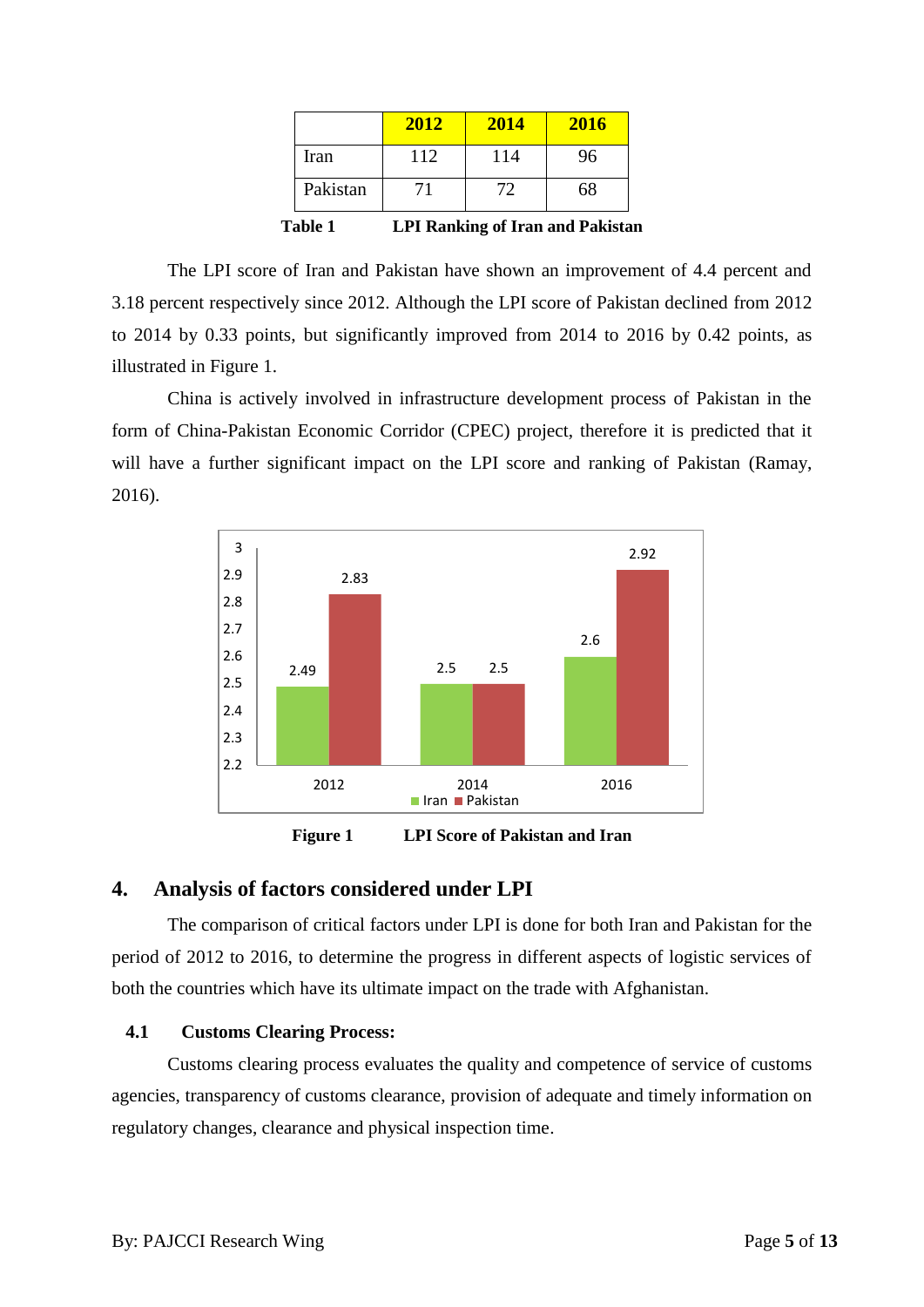The international ranking of Iran in the customs clearing process has improved by 16 indexes since 2012 while Pakistan's ranking has worsened by 25 indexes for the period under analysis. Custom delays and custom officers' unfair behavior are stressed as factors responsible for the declining reputation of Pakistan's customs clearing process (Husain & Elahi, The Future of Afghanistan-Pakistan Trade Relations, 2015). It is clearly evident that Pakistan has still the dominancy on Iran in the customs clearing process, but that gap is rapidly reducing, which must be point of consideration for customs' officials as it has a direct impact on the overall LPI ranking of Pakistan.

|          | 2012 | 2014 | 2016 |
|----------|------|------|------|
| Iran     | 126  | 133  | 110  |
| Pakistan | 46   | 58   |      |

**Table 2 Custom Clearing Process Ranking of Iran and Pakistan**

The score of Iran has progressively improved by 0.14 points or 6 percent since 2012 while the score of Pakistan has reduced by 0.19 points or 7 percent. It shows that score of Pakistan is declining more rapidly as compared to the rate of improvement in the score of Iran. Institute of Strategic Studies highlighted uneven behavior of custom officers, unsound practices and impediments in customer clearance, en-route theft and inadequate legal provisions, as responsible factors for deteriorating performance of Pakistan in this context (Dilawar, 2016).



**Figure 2 Custom Clearing Process Score of Pakistan and Iran**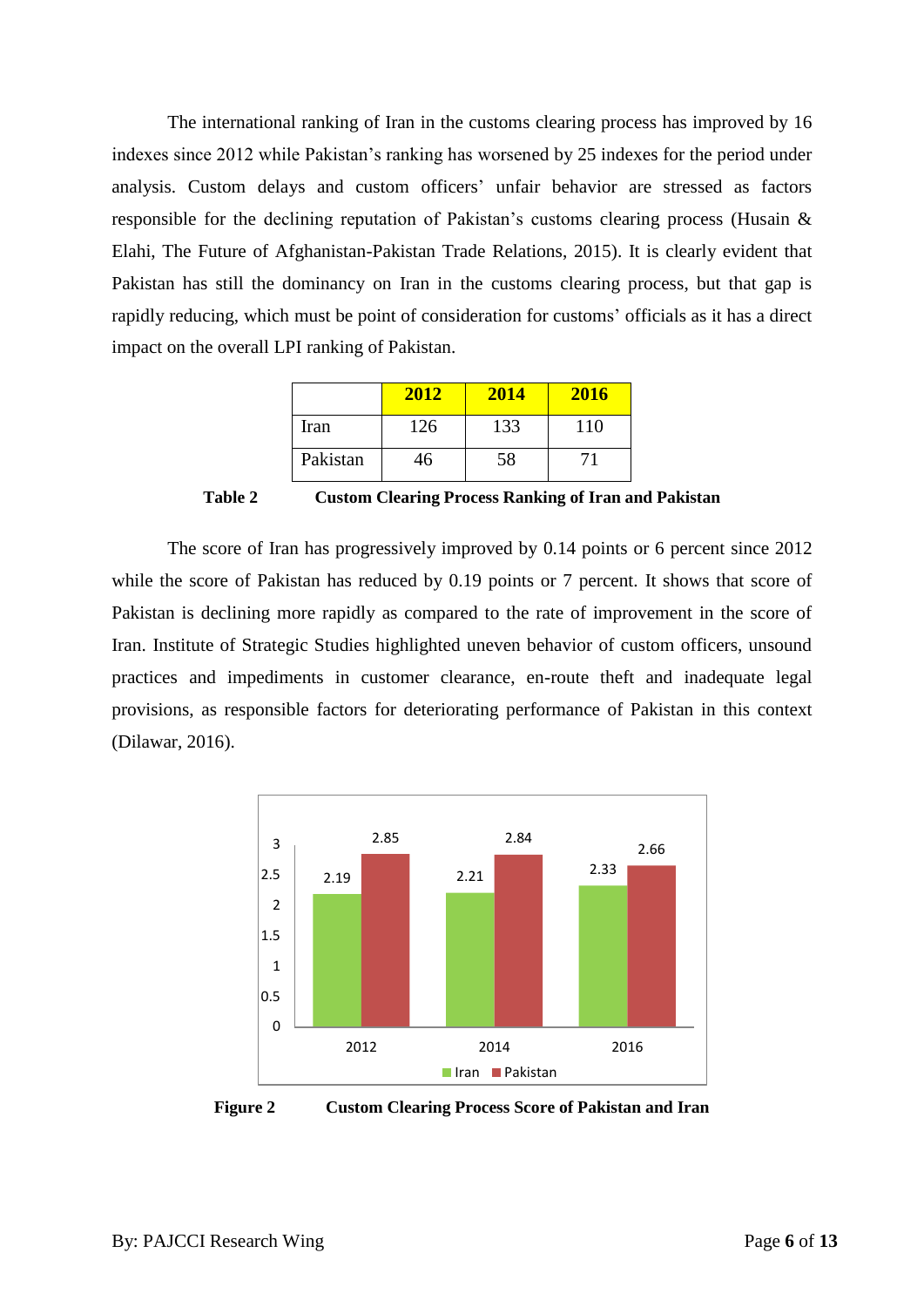#### <span id="page-6-0"></span>**4.2 Infrastructure Quality:**

Infrastructure quality assesses the condition of trade and transport related infrastructure (e.g. ports, railroads, roads, information technology).

The infrastructure ranking of Iran has improved by 28 indexes since 2012, whereby a significant increase of 25 indexes has been observed in the last two years only. While Pakistan has improved very slightly by 3 indexes since 2012 and has been stagnant in last two years. The current infrastructure, including weak roads and the port structure, is identified as the challenging factor to trade expansion of Pakistan with Afghanistan (Mumtaz, Hafeez, Khetra, & Rafique, 2016). Although, Pakistan has still higher ranking in comparison to Iran, but the gap is almost removed and both the countries are at comparative level.

|          | 2012 | 2014 | 2016 |
|----------|------|------|------|
| Iran     | 100  |      | 72   |
| Pakistan |      | 69   | 69   |

**Table 3 Infrastructure Quality Ranking of Iran and Pakistan**

The infrastructure score of Iran has shown double digit growth, i.e. 10.3 percent from last year, which is very noticeable improvement. The Chabahar port of Iran is playing a significant role in attracting foreign direct investment in the infrastructure development to access Central Asia to explore the trade opportunities with landlocked countries (Mumtaz, Hafeez, Khetra, & Rafique, 2016). The infrastructure score of Pakistan had declined in 2014 but has shown very slight improvement of 1 percent in last two years. The current condition clearly indicates that soon Iran will surpass Pakistan, however, recent Chinese foreign direct investment of US \$46 billion (a grand project that is predicted as a game changer for Pakistan) has provided an avenue for the development of strong infrastructure base and will improve the regional trade position of Pakistan with neighboring countries (Ramay, 2016)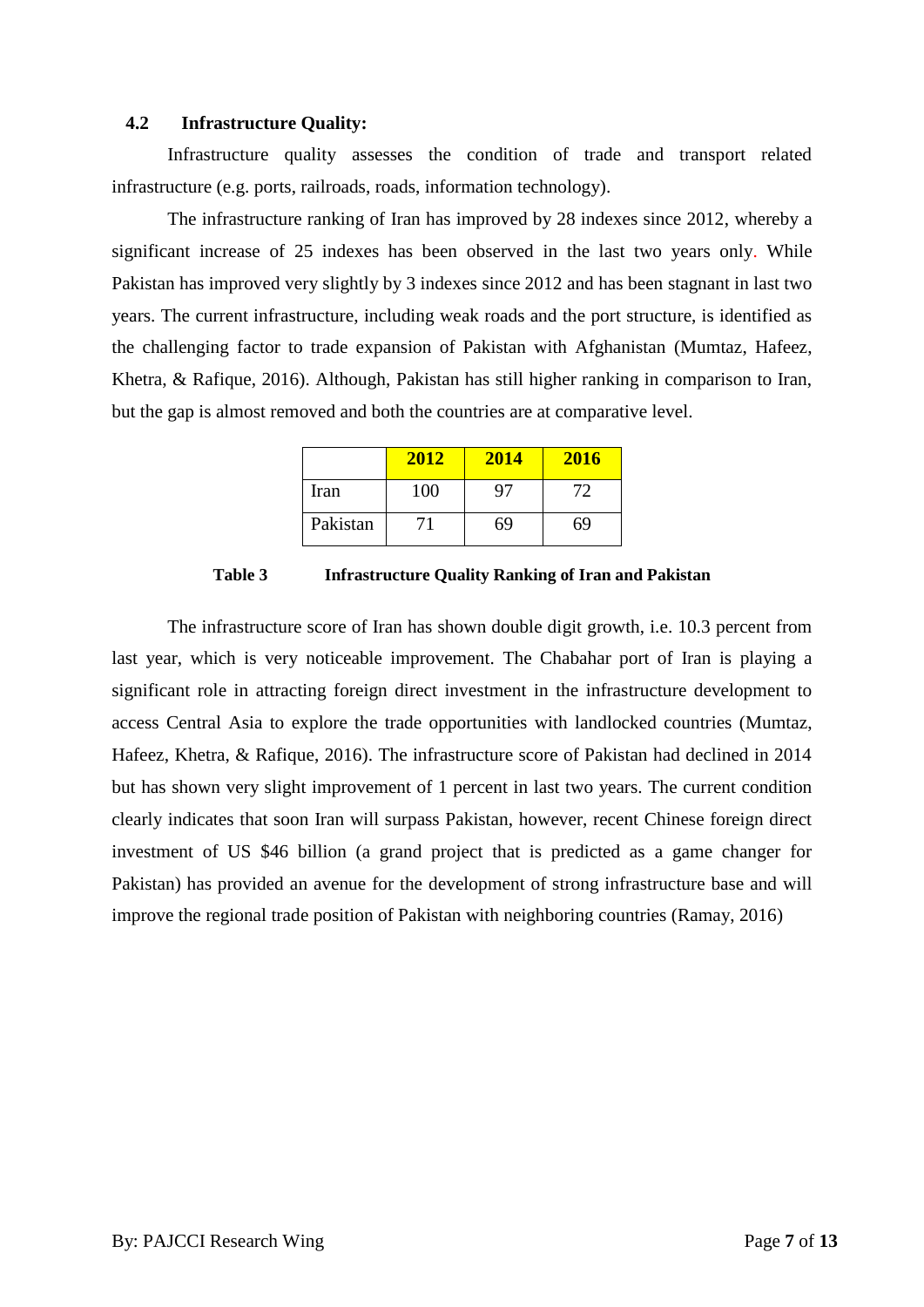

<span id="page-7-0"></span>**Figure 3 Infrastructure Quality Score of Pakistan and Iran**

#### **4.3 International Shipment Competence:**

International Shipment measures the ease of arranging competitively priced shipments to varying markets. The international shipment ranking of both Pakistan and Iran has improved by 4 indexes and 28 indexes respectively since 2012. Although it is more evident in the case of Iran in comparison to Pakistan but still Pakistan has superiority over Iran and there is a significant gap between the two countries, i.e. 22 indexes that shows comparative advantage of logistic services of Pakistan in comparison to Iran. It is important to note that the international shipment ranking of Iran has improved for last two years while Pakistan has faced with reduction in international ranking that is critical.

|          | 2012 | 2014 | 2016 |
|----------|------|------|------|
| Iran     | 115  | 124  | 88   |
| Pakistan | 68   | 56   | 66   |

**Table 4 International Shipment Ranking of Iran and Pakistan**

The score gap of international shipment between Pakistan and Iran has reduced from 0.37 units in 2012 to 0.26 in 2016. There is a positive trend in international shipment logistic services of Iran while Pakistan improved by 0.59 points in 2014 but declined by 0.15 units in 2016. Poor maintenance of operational crafts, lack of development of old vessels, deterioration of pilot tugs and pilot boats are highlighted as significant factors that are responsible for degraded performance of international shipment at Karachi port (Zabiullah Jhanmal, 2016).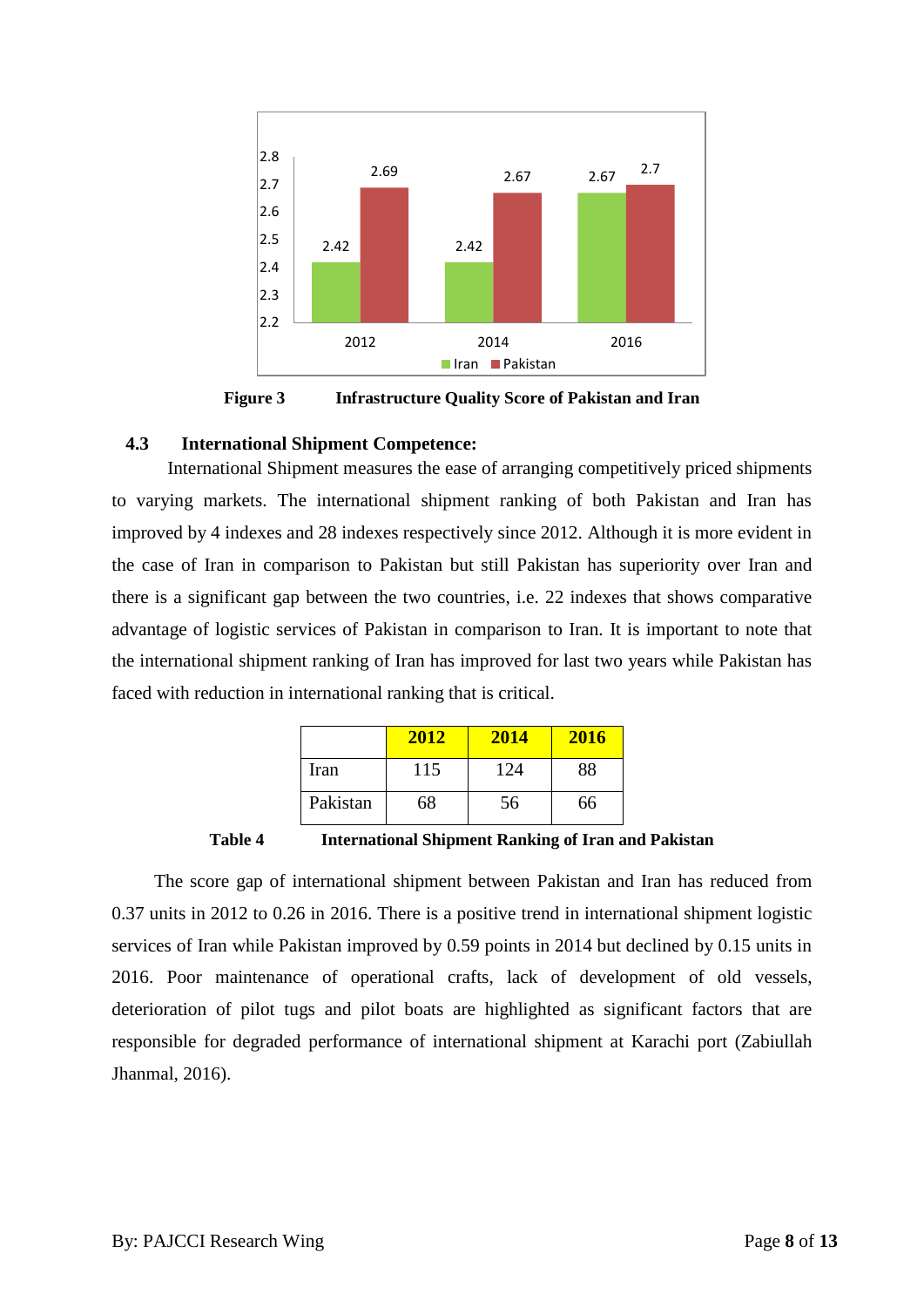

**Figure 4 International Shipment Score of Pakistan and Iran**

#### <span id="page-8-0"></span>**4.3 Logistics Quality and Competence**

This factor evaluates the overall level of competence and quality of logistics services (e.g. transport operators, customs brokers, etc.). The level of Iran has improved by 5 indexes since last four years, whereas Pakistan has shown decline by 3 indexes in 2014 but improved quite significantly by 7 indexes in last two years. It is a positive sign regarding logistic performance of Pakistan and reflects a competitive edge of Pakistan over Iran in international ranking.

|          | 2012 | 2014 | 2016 |
|----------|------|------|------|
| Iran     |      | 83   |      |
| Pakistan |      |      | 68   |

**Table 5 Logistics Quality and Competence Ranking of Iran and Pakistan**

The score of both Pakistan and Iran has improved by 0.4 percent and 1.8 percent since 2012. Although both the countries have shown a positive trend, but improvement rate is more significant in case of Pakistan. It has also increased the score gap between the two countries from 0.10 points in 2012 to 0.15 points in 2016 in support of Pakistan that clearly indicates the dominancy of Pakistan in logistic quality and competency over Iran.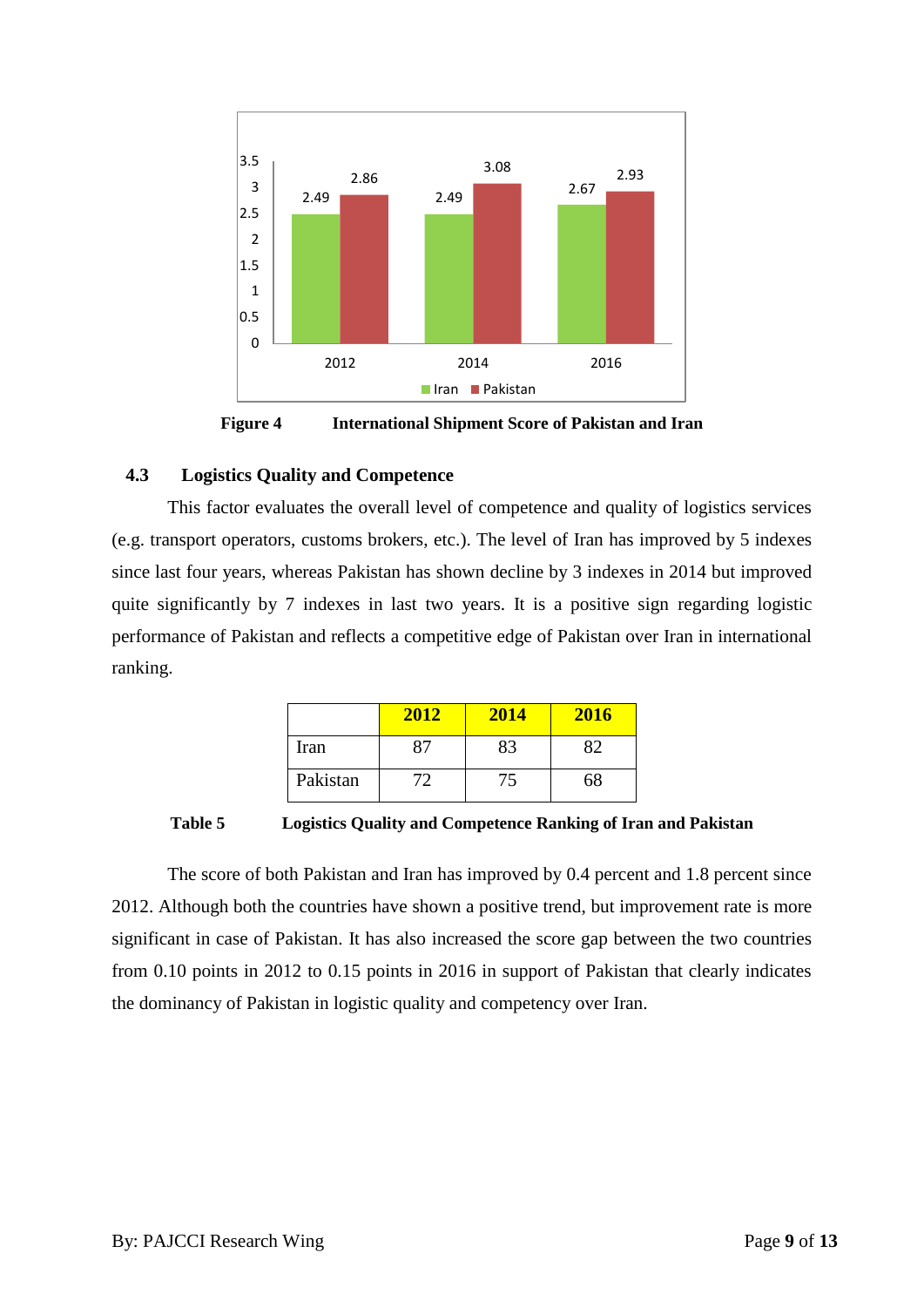

**Figure 5 Logistics Quality and Competence Score of Pakistan and Iran**

#### <span id="page-9-0"></span>**4.4 Tracking and Tracing of Consignments:**

Tracking and tracing measures the performance of technology used to follow-up the consignments' movement and reach. There is an opposite trend in international ranking of Pakistan and Iran in tracking and tracing factor. The ranking of Iran has declined by 3 indexes in 2016 while the ranking of Pakistan has improved by 23 indexes in 2016 since last four years. It has increased the gap between the two countries and has made the level of competency of Pakistan in the region more significant in comparison to Iran.

|          | 2012 | 2014 | <b>2016</b> |
|----------|------|------|-------------|
| Iran     | 108  | 123  | 111         |
| Pakistan | 90   | 86   |             |

**Table 6 Tracking and Tracing Ranking of Iran and Pakistan**

Similarly, the tracking and tracing score of Iran has declined by 2 percent in last four years while Pakistan has shown improvement of 11 percent. The tracking and tracing score gap has increased between the two countries in favor of Pakistan. It shows positive improvement instead of contradictory discussions on different platforms.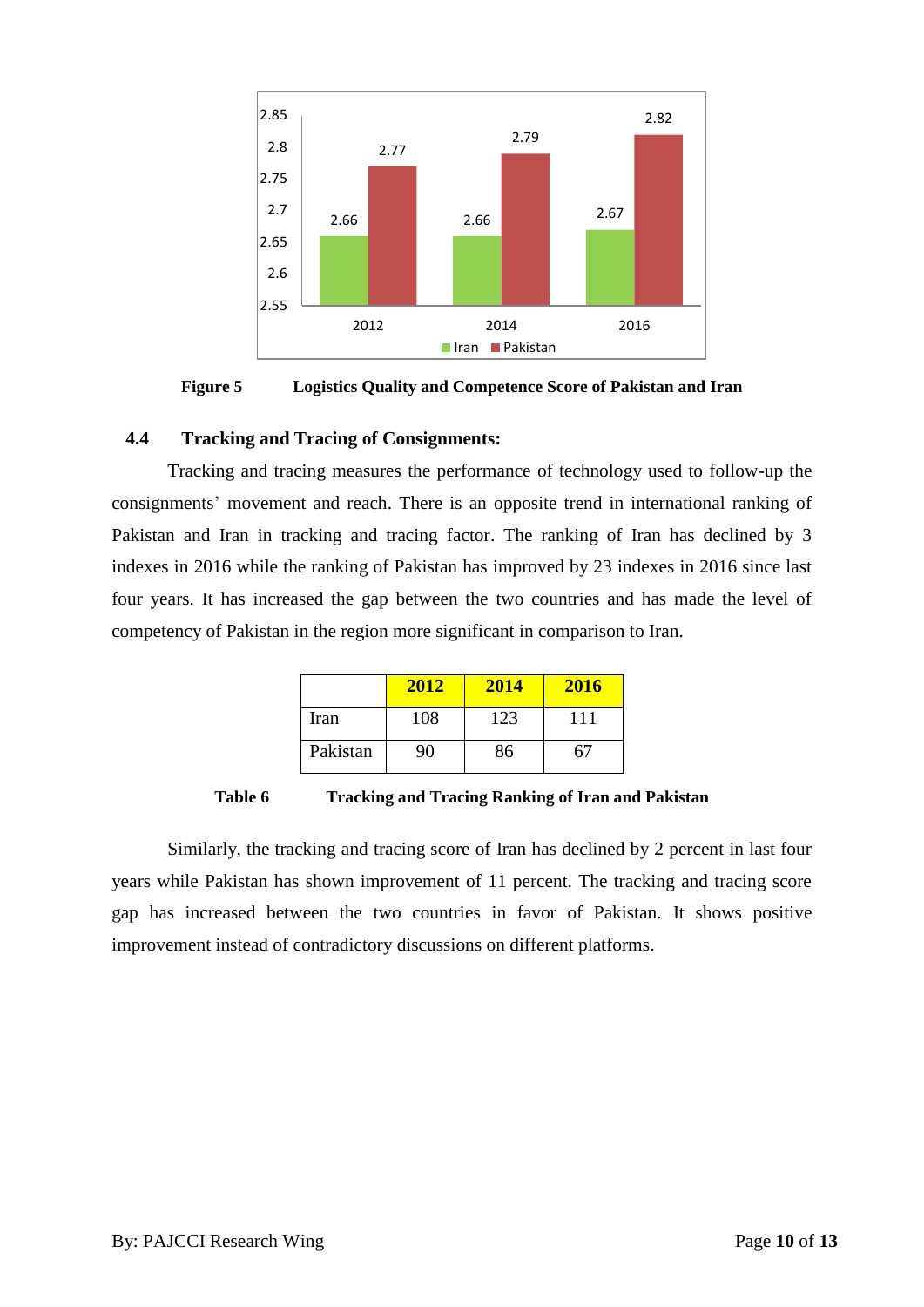

**Figure 6 Tracking and Tracing Score of Pakistan and Iran**

#### <span id="page-10-0"></span>**4.5 Timeliness:**

Timeliness shows that frequency with which shipments reach destination within the scheduled or expected delivery times. The improvement is visible here for both the countries; however, Pakistan has improved its international ranking by 25 indexes while Iran has only improved by 22 indexes in last four years, which shows clear dominance of Pakistan.

|          | 2012 | 2014 | 2016 |
|----------|------|------|------|
| Iran     | 138  | 141  | 116  |
| Pakistan | 83   | 123  | 58   |

**Table 7 Timeliness Ranking of Iran and Pakistan**

The comparison of score clearly indicates that Pakistan and Iran have improved by 10 percent and 5.6 percent, respectively, however the rate of improvement is far better for Pakistan. This significant improvement is also enhancing comparative advantage for Pakistan.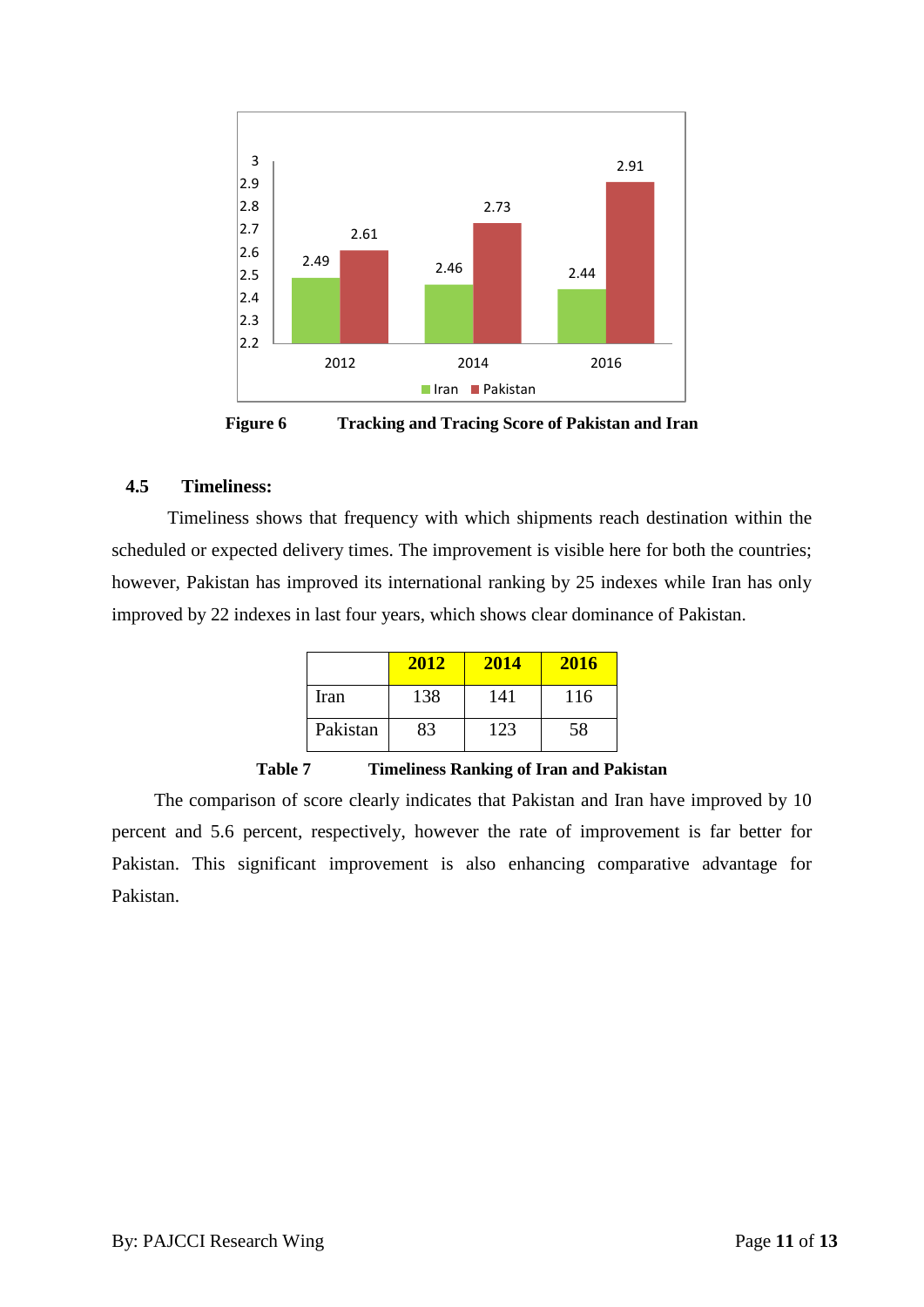

**Figure 7 Timeliness Score of Pakistan and Iran**

#### <span id="page-11-0"></span>**5. Conclusion and Recommendations**

Generally, inferences from discussion on different platforms indicates overall deterioration of LPI with respect to Pakistan. However, this study clarified this perceptual misconception and reflected that:

- Pakistan is still in a far better position as compared to Iran in terms of logistics performance ranking internationally, but the customs clearing process is worsening that needs the attention of concerned authorities on an immediate basis.
- Similarly, trade infrastructure is affected due to weak road & port structure and lack of interest by concerned bodies that is impacting consignment handling capacity for international shipments, but a positive factor is recent investment of China in China-Pakistan Economic Corridor (CPEC) project and Gwadar port which will improve the infrastructure base of Pakistan.
- Pakistan has significant competitive advantage in international shipment, tracking and tracing mechanism and logistics' quality & competency that positively addressees the mis-perception about hindrances in transit trade between Pakistan and Afghanistan.

It is, however, critical for relevant ministries and official bodies to invest in training of staff, expediting and refining the customs clearing process and investing in infrastructure base to regain the competitive edge.